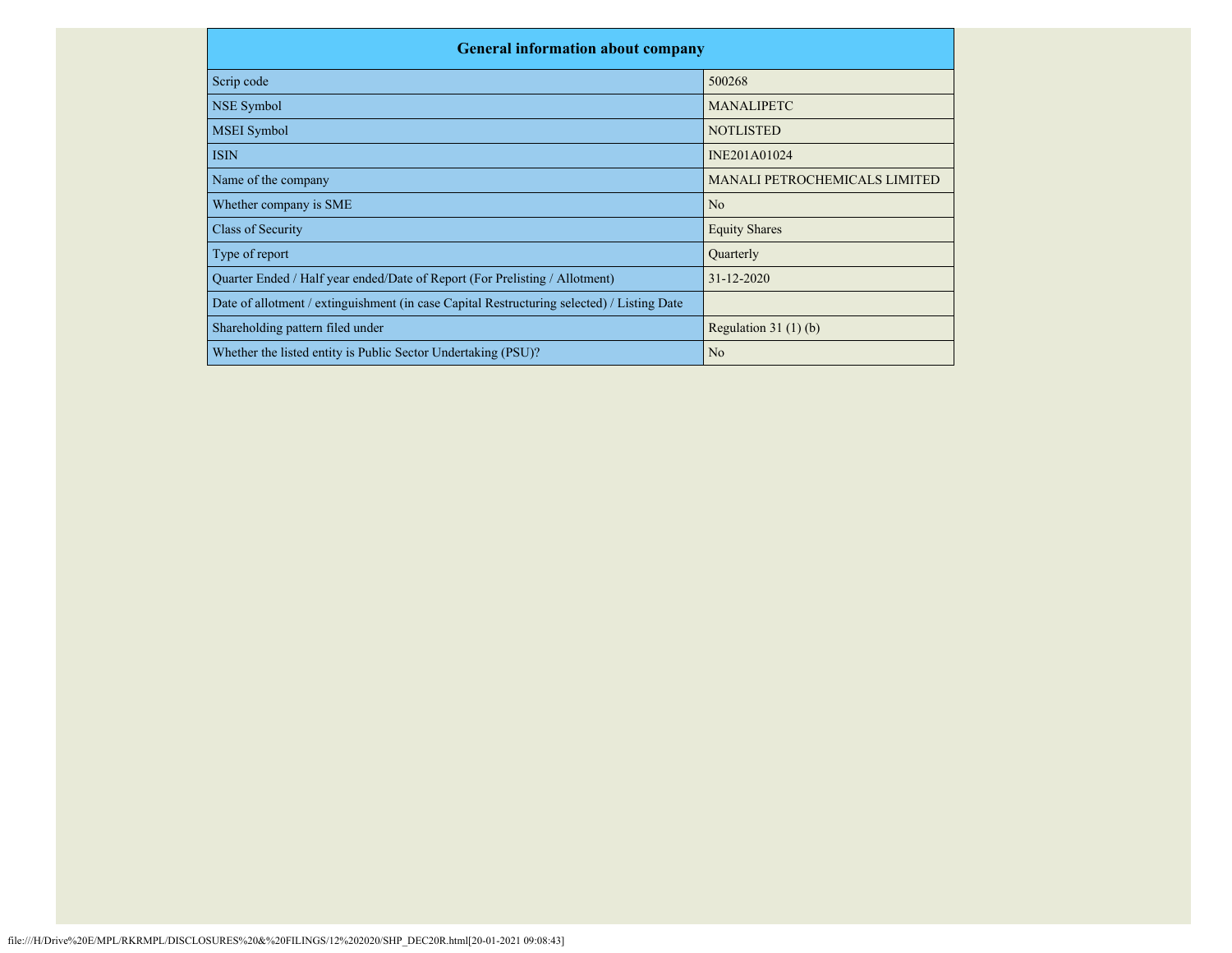|            | <b>Declaration</b>                                                                        |                |                                |                              |                             |  |  |  |  |  |
|------------|-------------------------------------------------------------------------------------------|----------------|--------------------------------|------------------------------|-----------------------------|--|--|--|--|--|
| Sr.<br>No. | Particular                                                                                | Yes/No         | Promoter and<br>Promoter Group | <b>Public</b><br>shareholder | Non Promoter-<br>Non Public |  |  |  |  |  |
|            | Whether the Listed Entity has issued any partly paid up shares?                           | N <sub>o</sub> | N <sub>o</sub>                 | No                           | N <sub>o</sub>              |  |  |  |  |  |
| 2          | Whether the Listed Entity has issued any Convertible Securities                           | No             | N <sub>o</sub>                 | No                           | N <sub>o</sub>              |  |  |  |  |  |
| 3          | Whether the Listed Entity has issued any Warrants?                                        | N <sub>o</sub> | N <sub>o</sub>                 | No                           | N <sub>o</sub>              |  |  |  |  |  |
| 4          | Whether the Listed Entity has any shares against which<br>depository receipts are issued? | N <sub>o</sub> | N <sub>o</sub>                 | No                           | N <sub>o</sub>              |  |  |  |  |  |
| 5          | Whether the Listed Entity has any shares in locked-in?                                    | No             | N <sub>o</sub>                 | N <sub>o</sub>               | N <sub>o</sub>              |  |  |  |  |  |
| 6          | Whether any shares held by promoters are pledge or otherwise<br>encumbered?               | No             | No                             |                              |                             |  |  |  |  |  |
|            | Whether company has equity shares with differential voting<br>rights?                     | N <sub>o</sub> | N <sub>o</sub>                 | No                           | N <sub>o</sub>              |  |  |  |  |  |
| 8          | Whether the listed entity has any significant beneficial owner?                           | Yes            |                                |                              |                             |  |  |  |  |  |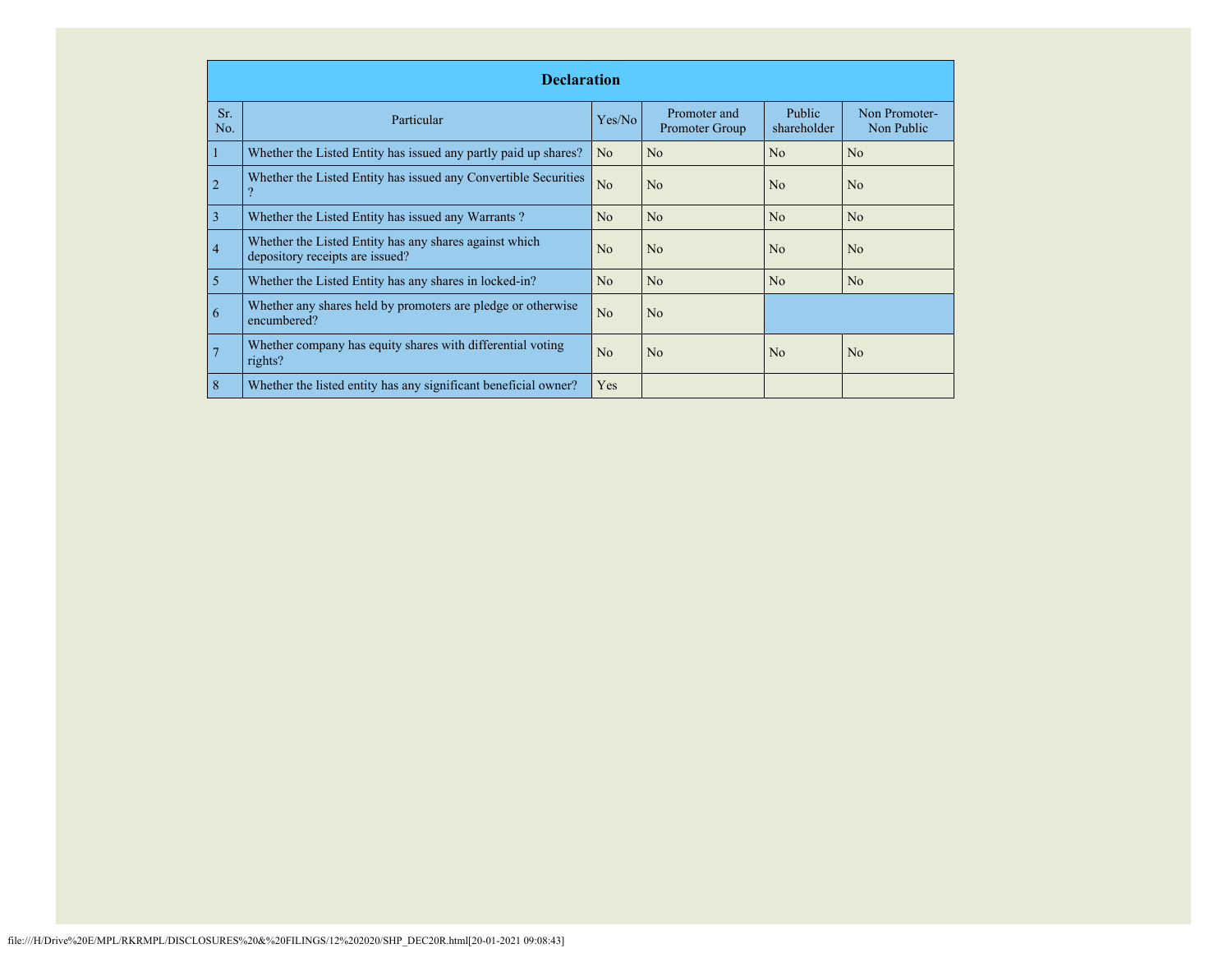|          | <b>Table I - Summary Statement holding of specified securities</b> |                         |                                  |                                 |                                |                                                               |                                                                                                                              |                                                                  |               |           |                                   |  |  |
|----------|--------------------------------------------------------------------|-------------------------|----------------------------------|---------------------------------|--------------------------------|---------------------------------------------------------------|------------------------------------------------------------------------------------------------------------------------------|------------------------------------------------------------------|---------------|-----------|-----------------------------------|--|--|
|          |                                                                    |                         | No. of                           | No. Of<br>Partly                | No. Of                         | Total nos.<br>shares held<br>$(VII) =$<br>$(IV)+(V)+$<br>(VI) | Shareholding<br>as a % of total<br>no. of shares<br>(calculated as<br>per SCRR,<br>1957) (VIII)<br>As a $%$ of<br>$(A+B+C2)$ | Number of Voting Rights held in each<br>class of securities (IX) |               |           |                                   |  |  |
| Category | Category<br>of                                                     | Nos. Of<br>shareholders | fully paid                       | paid-<br>up                     | shares<br>underlying           |                                                               |                                                                                                                              | No of Voting (XIV) Rights                                        |               |           |                                   |  |  |
| (1)      | shareholder<br>(II)                                                | (III)                   | up equity<br>shares held<br>(IV) | equity<br>shares<br>held<br>(V) | Depository<br>Receipts<br>(VI) |                                                               |                                                                                                                              | Class eg:<br>$\overline{X}$                                      | Class<br>eg:y | Total     | Total as<br>$a\%$ of<br>$(A+B+C)$ |  |  |
| (A)      | Promoter<br>$\&$<br>Promoter<br>Group                              | 5                       | 77167251                         |                                 |                                | 77167251                                                      | 44.86                                                                                                                        | 77167251                                                         |               | 77167251  | 44.86                             |  |  |
| (B)      | Public                                                             | 106499                  | 94831978                         |                                 |                                | 94831978                                                      | 55.14                                                                                                                        | 94831978                                                         |               | 94831978  | 55.14                             |  |  |
| (C)      | Non<br>Promoter-<br>Non Public                                     |                         |                                  |                                 |                                |                                                               |                                                                                                                              |                                                                  |               |           |                                   |  |  |
| (C1)     | <b>Shares</b><br>underlying<br><b>DRs</b>                          |                         |                                  |                                 |                                |                                                               |                                                                                                                              |                                                                  |               |           |                                   |  |  |
| (C2)     | Shares held<br>by<br>Employee<br><b>Trusts</b>                     |                         |                                  |                                 |                                |                                                               |                                                                                                                              |                                                                  |               |           |                                   |  |  |
|          | Total                                                              | 106504                  | 171999229                        |                                 |                                | 171999229                                                     | 100                                                                                                                          | 171999229                                                        |               | 171999229 | 100                               |  |  |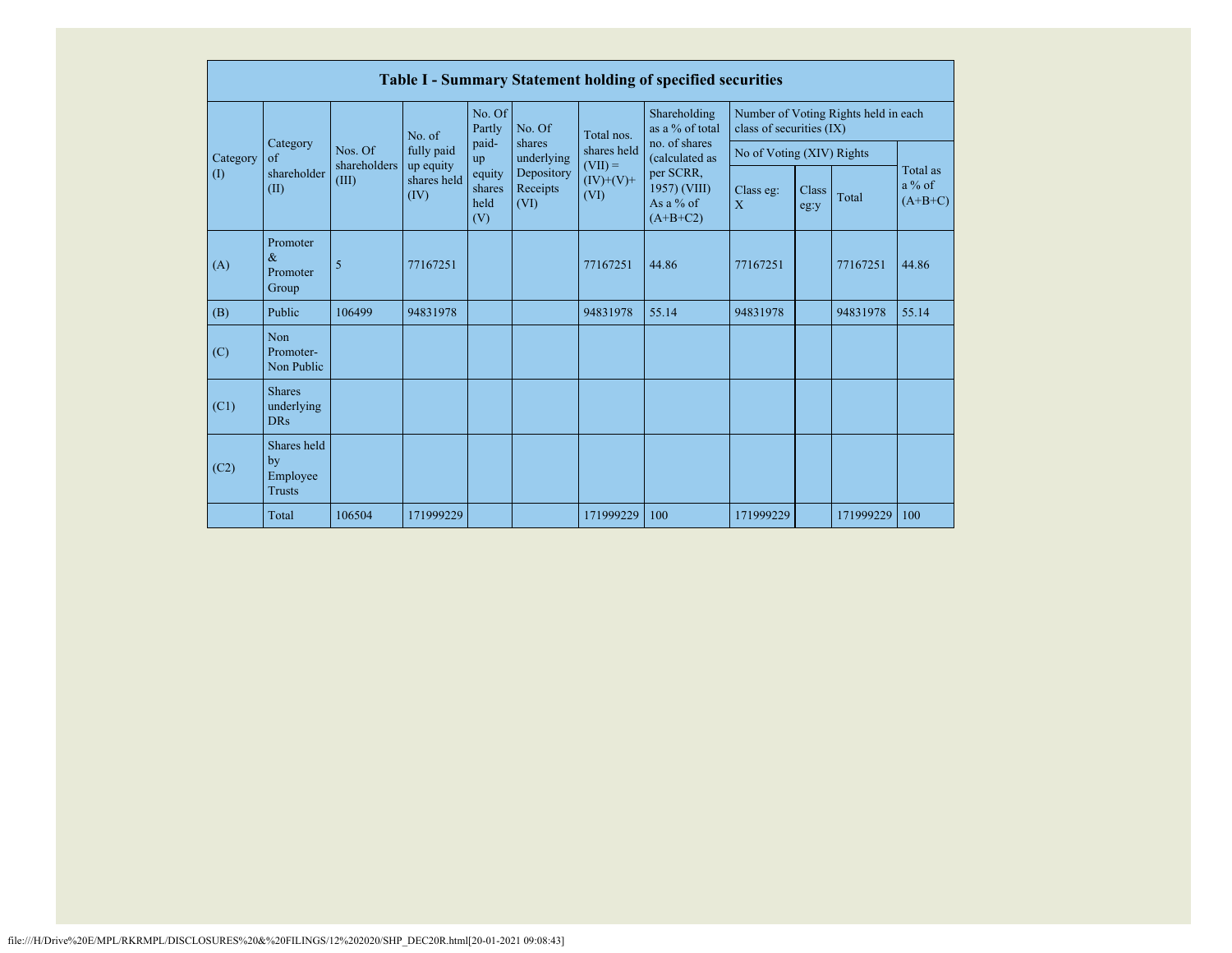|           |                                                |                                                 |                                       |                                                           | Table I - Summary Statement holding of specified securities                                |                                        |                                                        |                                                                               |                                                           |                                       |
|-----------|------------------------------------------------|-------------------------------------------------|---------------------------------------|-----------------------------------------------------------|--------------------------------------------------------------------------------------------|----------------------------------------|--------------------------------------------------------|-------------------------------------------------------------------------------|-----------------------------------------------------------|---------------------------------------|
| Category  | Category<br>$\sigma$                           | No. Of<br><b>Shares</b><br>Underlying           | No. of<br><b>Shares</b><br>Underlying | No. Of Shares<br>Underlying<br>Outstanding<br>convertible | Shareholding, as a %<br>assuming full<br>conversion of<br>convertible securities (         | Number of<br>Locked in<br>shares (XII) |                                                        | Number of<br><b>Shares</b><br>pledged or<br>otherwise<br>encumbered<br>(XIII) |                                                           | Number of<br>equity shares<br>held in |
| $\rm (I)$ | shareholder<br>(II)                            | Outstanding<br>convertible<br>securities<br>(X) | Outstanding<br>Warrants<br>$(X_i)$    | securities and<br>No. Of<br>Warrants (Xi)<br>(a)          | as a percentage of<br>diluted share capital)<br>$(XI) = (VII)+(X) As a$<br>% of $(A+B+C2)$ | No.<br>(a)                             | Asa<br>$%$ of<br>total<br><b>Shares</b><br>held<br>(b) | No.<br>(a)                                                                    | As $a$<br>$%$ of<br>total<br><b>Shares</b><br>held<br>(b) | dematerialized<br>form $(XIV)$        |
| (A)       | Promoter<br>$\&$<br>Promoter<br>Group          |                                                 |                                       |                                                           | 44.86                                                                                      |                                        |                                                        |                                                                               |                                                           | 77167251                              |
| (B)       | Public                                         |                                                 |                                       |                                                           | 55.14                                                                                      |                                        |                                                        |                                                                               |                                                           | 87623847                              |
| (C)       | Non<br>Promoter-<br>Non Public                 |                                                 |                                       |                                                           |                                                                                            |                                        |                                                        |                                                                               |                                                           |                                       |
| (C1)      | <b>Shares</b><br>underlying<br><b>DRs</b>      |                                                 |                                       |                                                           |                                                                                            |                                        |                                                        |                                                                               |                                                           |                                       |
| (C2)      | Shares held<br>by<br>Employee<br><b>Trusts</b> |                                                 |                                       |                                                           |                                                                                            |                                        |                                                        |                                                                               |                                                           |                                       |
|           | Total                                          |                                                 |                                       |                                                           | 100                                                                                        |                                        |                                                        |                                                                               |                                                           | 164791098                             |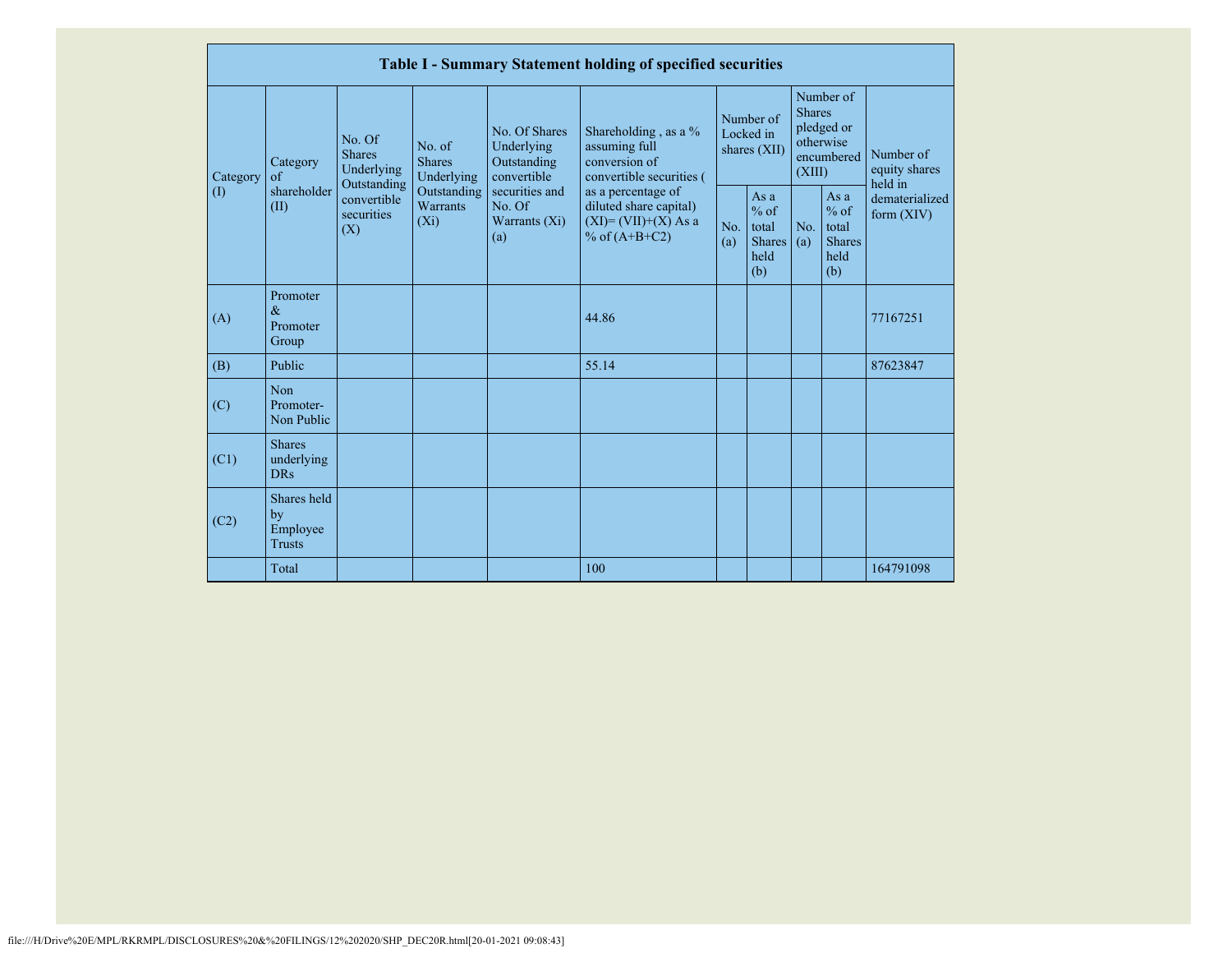|                                                                                                |                                                                     |                                                                                      |                                                          |                                       |                                |                                  | Table II - Statement showing shareholding pattern of the Promoter and Promoter Group |                           |               |                                      |                                             |
|------------------------------------------------------------------------------------------------|---------------------------------------------------------------------|--------------------------------------------------------------------------------------|----------------------------------------------------------|---------------------------------------|--------------------------------|----------------------------------|--------------------------------------------------------------------------------------|---------------------------|---------------|--------------------------------------|---------------------------------------------|
|                                                                                                |                                                                     |                                                                                      |                                                          | No.<br><b>Of</b>                      | No. Of                         |                                  | Shareholding<br>as a % of                                                            | class of securities (IX)  |               | Number of Voting Rights held in each |                                             |
|                                                                                                | Category &<br>Name of the                                           | Nos. Of<br>shareholders<br>(III)                                                     | No. of<br>fully paid<br>up equity<br>shares held<br>(IV) | Partly<br>paid-                       | shares<br>underlying           | Total nos.<br>shares held        | total no. of<br>shares                                                               | No of Voting (XIV) Rights |               |                                      | Total                                       |
| Sr.                                                                                            | Shareholders<br>(I)                                                 |                                                                                      |                                                          | up<br>equity<br>shares<br>held<br>(V) | Depository<br>Receipts<br>(VI) | $(VII) =$<br>$(IV)+(V)+$<br>(VI) | (calculated<br>as per SCRR,<br>1957) (VIII)<br>As a % of<br>$(A+B+C2)$               | Class eg:<br>$\mathbf X$  | Class<br>eg:y | Total                                | as a $%$<br>of<br>Total<br>Voting<br>rights |
| $\mathbf{A}$                                                                                   |                                                                     | Table II - Statement showing shareholding pattern of the Promoter and Promoter Group |                                                          |                                       |                                |                                  |                                                                                      |                           |               |                                      |                                             |
| (1)                                                                                            | Indian                                                              |                                                                                      |                                                          |                                       |                                |                                  |                                                                                      |                           |               |                                      |                                             |
| (c)                                                                                            | Financial<br>Institutions/<br><b>Banks</b>                          | $\mathbf{1}$                                                                         | 11212500                                                 |                                       |                                | 11212500                         | 6.52                                                                                 | 11212500                  |               | 11212500                             | 6.52                                        |
| (d)                                                                                            | Any Other<br>(specify)                                              | $\overline{4}$                                                                       | 65954751                                                 |                                       |                                | 65954751                         | 38.35                                                                                | 65954751                  |               | 65954751                             | 38.35                                       |
| Sub-Total<br>(A)(1)                                                                            |                                                                     | $\mathfrak{S}$                                                                       | 77167251                                                 |                                       |                                | 77167251                         | 44.86                                                                                | 77167251                  |               | 77167251                             | 44.86                                       |
| (2)                                                                                            | Foreign                                                             |                                                                                      |                                                          |                                       |                                |                                  |                                                                                      |                           |               |                                      |                                             |
| Total<br>Shareholding<br>of Promoter<br>and<br>Promoter<br>Group $(A)=$<br>$(A)(1)+(A)$<br>(2) |                                                                     | 5                                                                                    | 77167251                                                 |                                       |                                | 77167251                         | 44.86                                                                                | 77167251                  |               | 77167251                             | 44.86                                       |
| B                                                                                              |                                                                     | Table III - Statement showing shareholding pattern of the Public shareholder         |                                                          |                                       |                                |                                  |                                                                                      |                           |               |                                      |                                             |
| (1)                                                                                            | Institutions                                                        |                                                                                      |                                                          |                                       |                                |                                  |                                                                                      |                           |               |                                      |                                             |
| (a)                                                                                            | Mutual<br>Funds                                                     | 6                                                                                    | 54900                                                    |                                       |                                | 54900                            | 0.03                                                                                 | 54900                     |               | 54900                                | 0.03                                        |
| (e)                                                                                            | Foreign<br>Portfolio<br>Investors                                   | $\mathbf{1}$                                                                         | 1107015                                                  |                                       |                                | 1107015                          | 0.64                                                                                 | 1107015                   |               | 1107015                              | 0.64                                        |
| (f)                                                                                            | Financial<br>Institutions/<br><b>Banks</b>                          | $\overline{7}$                                                                       | 1975                                                     |                                       |                                | 1975                             | $\boldsymbol{0}$                                                                     | 1975                      |               | 1975                                 | $\boldsymbol{0}$                            |
| Sub-Total<br>(B)(1)                                                                            |                                                                     | 14                                                                                   | 1163890                                                  |                                       |                                | 1163890                          | 0.68                                                                                 | 1163890                   |               | 1163890                              | 0.68                                        |
| (3)                                                                                            | Non-institutions                                                    |                                                                                      |                                                          |                                       |                                |                                  |                                                                                      |                           |               |                                      |                                             |
| (a(i))                                                                                         | Individuals -<br>i.Individual<br>shareholders<br>holding<br>nominal | 101990                                                                               | 59195456                                                 |                                       |                                | 59195456                         | 34.42                                                                                | 59195456                  |               | 59195456                             | 34.42                                       |

file:///H/Drive%20E/MPL/RKRMPL/DISCLOSURES%20&%20FILINGS/12%202020/SHP\_DEC20R.html[20-01-2021 09:08:43]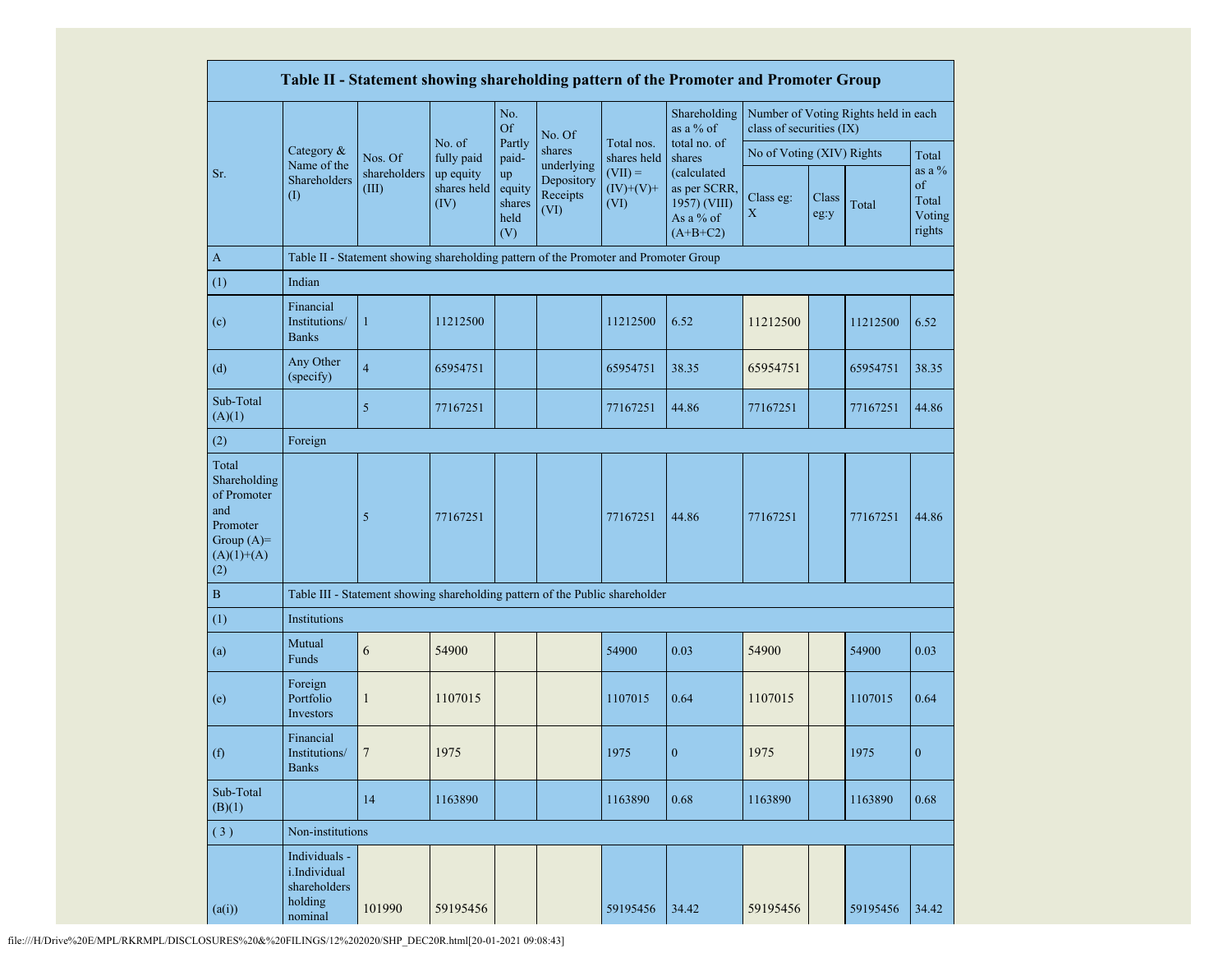|                                                                               | share capital<br>up to Rs. 2<br>lakhs.                                                                                 |        |           |  |           |                                                                                               |           |           |       |
|-------------------------------------------------------------------------------|------------------------------------------------------------------------------------------------------------------------|--------|-----------|--|-----------|-----------------------------------------------------------------------------------------------|-----------|-----------|-------|
| (a(ii))                                                                       | Individuals -<br>ii. Individual<br>shareholders<br>holding<br>nominal<br>share capital<br>in excess of<br>Rs. 2 lakhs. | 130    | 12412907  |  | 12412907  | 7.22                                                                                          | 12412907  | 12412907  | 7.22  |
| (e)                                                                           | Any Other<br>(specify)                                                                                                 | 4365   | 22059725  |  | 22059725  | 12.83                                                                                         | 22059725  | 22059725  | 12.83 |
| Sub-Total<br>(B)(3)                                                           |                                                                                                                        | 106485 | 93668088  |  | 93668088  | 54.46                                                                                         | 93668088  | 93668088  | 54.46 |
| <b>Total Public</b><br>Shareholding<br>$(B)= (B)(1) +$<br>$(B)(2)+(B)$<br>(3) |                                                                                                                        | 106499 | 94831978  |  | 94831978  | 55.14                                                                                         | 94831978  | 94831978  | 55.14 |
| $\mathbf C$                                                                   |                                                                                                                        |        |           |  |           | Table IV - Statement showing shareholding pattern of the Non Promoter- Non Public shareholder |           |           |       |
| Total (<br>$A+B+C2$ )                                                         |                                                                                                                        | 106504 | 171999229 |  | 171999229 | 100                                                                                           | 171999229 | 171999229 | 100   |
| Total<br>$(A+B+C)$                                                            |                                                                                                                        | 106504 | 171999229 |  | 171999229 | 100                                                                                           | 171999229 | 171999229 | 100   |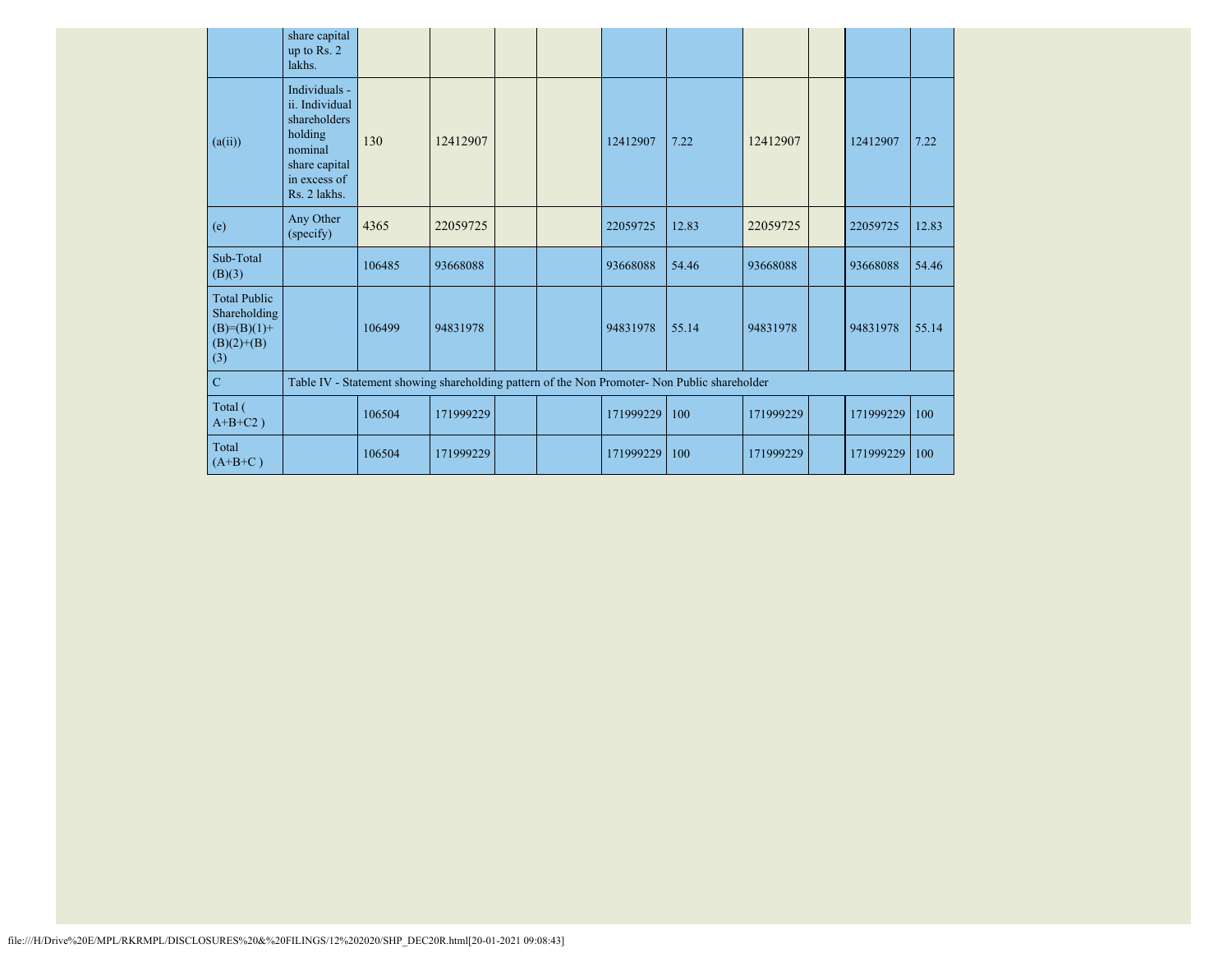|                                                                                         |                                                                                                                                                           |                                                   |                                                           | Table II - Statement showing shareholding pattern of the Promoter and Promoter Group |                                        |                                                  |                                                                               |                                                         |                                       |  |
|-----------------------------------------------------------------------------------------|-----------------------------------------------------------------------------------------------------------------------------------------------------------|---------------------------------------------------|-----------------------------------------------------------|--------------------------------------------------------------------------------------|----------------------------------------|--------------------------------------------------|-------------------------------------------------------------------------------|---------------------------------------------------------|---------------------------------------|--|
| Sr.                                                                                     | No. Of<br>No. of<br><b>Shares</b><br><b>Shares</b><br>Underlying<br>Outstanding<br>Outstanding<br>convertible<br>Warrants<br>securities<br>$(X_i)$<br>(X) | Underlying                                        | No. Of Shares<br>Underlying<br>Outstanding<br>convertible | Shareholding, as a %<br>assuming full conversion of<br>convertible securities (as a  | Number of<br>Locked in<br>shares (XII) |                                                  | Number of<br><b>Shares</b><br>pledged or<br>otherwise<br>encumbered<br>(XIII) |                                                         | Number of<br>equity shares<br>held in |  |
|                                                                                         |                                                                                                                                                           | securities and<br>No. Of Warrants<br>$(Xi)$ $(a)$ |                                                           | percentage of diluted share<br>capital) $(XI) = (VII)+(X) As$<br>a % of $(A+B+C2)$   |                                        | As a<br>$%$ of<br>total<br>Shares<br>held<br>(b) | No.<br>(a)                                                                    | As a<br>$%$ of<br>total<br><b>Shares</b><br>held<br>(b) | dematerialized<br>form (XIV)          |  |
| A                                                                                       |                                                                                                                                                           |                                                   |                                                           | Table II - Statement showing shareholding pattern of the Promoter and Promoter Group |                                        |                                                  |                                                                               |                                                         |                                       |  |
| (1)                                                                                     | Indian                                                                                                                                                    |                                                   |                                                           |                                                                                      |                                        |                                                  |                                                                               |                                                         |                                       |  |
| (c)                                                                                     |                                                                                                                                                           |                                                   |                                                           | 6.52                                                                                 |                                        |                                                  |                                                                               |                                                         | 11212500                              |  |
| (d)                                                                                     |                                                                                                                                                           |                                                   |                                                           | 38.35                                                                                |                                        |                                                  |                                                                               |                                                         | 65954751                              |  |
| Sub-Total (A)<br>(1)                                                                    |                                                                                                                                                           |                                                   |                                                           | 44.86                                                                                |                                        |                                                  |                                                                               |                                                         | 77167251                              |  |
| (2)                                                                                     | Foreign                                                                                                                                                   |                                                   |                                                           |                                                                                      |                                        |                                                  |                                                                               |                                                         |                                       |  |
| Total<br>Shareholding<br>of Promoter<br>and Promoter<br>Group $(A)=$<br>$(A)(1)+(A)(2)$ |                                                                                                                                                           |                                                   |                                                           | 44.86                                                                                |                                        |                                                  |                                                                               |                                                         | 77167251                              |  |
| $\, {\bf B}$                                                                            |                                                                                                                                                           |                                                   |                                                           | Table III - Statement showing shareholding pattern of the Public shareholder         |                                        |                                                  |                                                                               |                                                         |                                       |  |
| (1)                                                                                     | Institutions                                                                                                                                              |                                                   |                                                           |                                                                                      |                                        |                                                  |                                                                               |                                                         |                                       |  |
| (a)                                                                                     |                                                                                                                                                           |                                                   |                                                           | 0.03                                                                                 |                                        |                                                  |                                                                               |                                                         | 17850                                 |  |
| (e)                                                                                     |                                                                                                                                                           |                                                   |                                                           | 0.64                                                                                 |                                        |                                                  |                                                                               |                                                         | 1107015                               |  |
| (f)                                                                                     |                                                                                                                                                           |                                                   |                                                           | $\mathbf{0}$                                                                         |                                        |                                                  |                                                                               |                                                         | 475                                   |  |
| Sub-Total (B)<br>(1)                                                                    |                                                                                                                                                           |                                                   |                                                           | 0.68                                                                                 |                                        |                                                  |                                                                               |                                                         | 1125340                               |  |
| (3)                                                                                     | Non-institutions                                                                                                                                          |                                                   |                                                           |                                                                                      |                                        |                                                  |                                                                               |                                                         |                                       |  |
| (a(i))                                                                                  |                                                                                                                                                           |                                                   |                                                           | 34.42                                                                                |                                        |                                                  |                                                                               |                                                         | 52556575                              |  |
| (a(ii))                                                                                 |                                                                                                                                                           |                                                   |                                                           | 7.22                                                                                 |                                        |                                                  |                                                                               |                                                         | 12337997                              |  |
| (e)                                                                                     |                                                                                                                                                           |                                                   |                                                           | 12.83                                                                                |                                        |                                                  |                                                                               |                                                         | 21603935                              |  |
| Sub-Total (B)<br>(3)                                                                    |                                                                                                                                                           |                                                   |                                                           | 54.46                                                                                |                                        |                                                  |                                                                               |                                                         | 86498507                              |  |
| <b>Total Public</b><br>Shareholding<br>$(B)=(B)(1)+$                                    |                                                                                                                                                           |                                                   |                                                           | 55.14                                                                                |                                        |                                                  |                                                                               |                                                         | 87623847                              |  |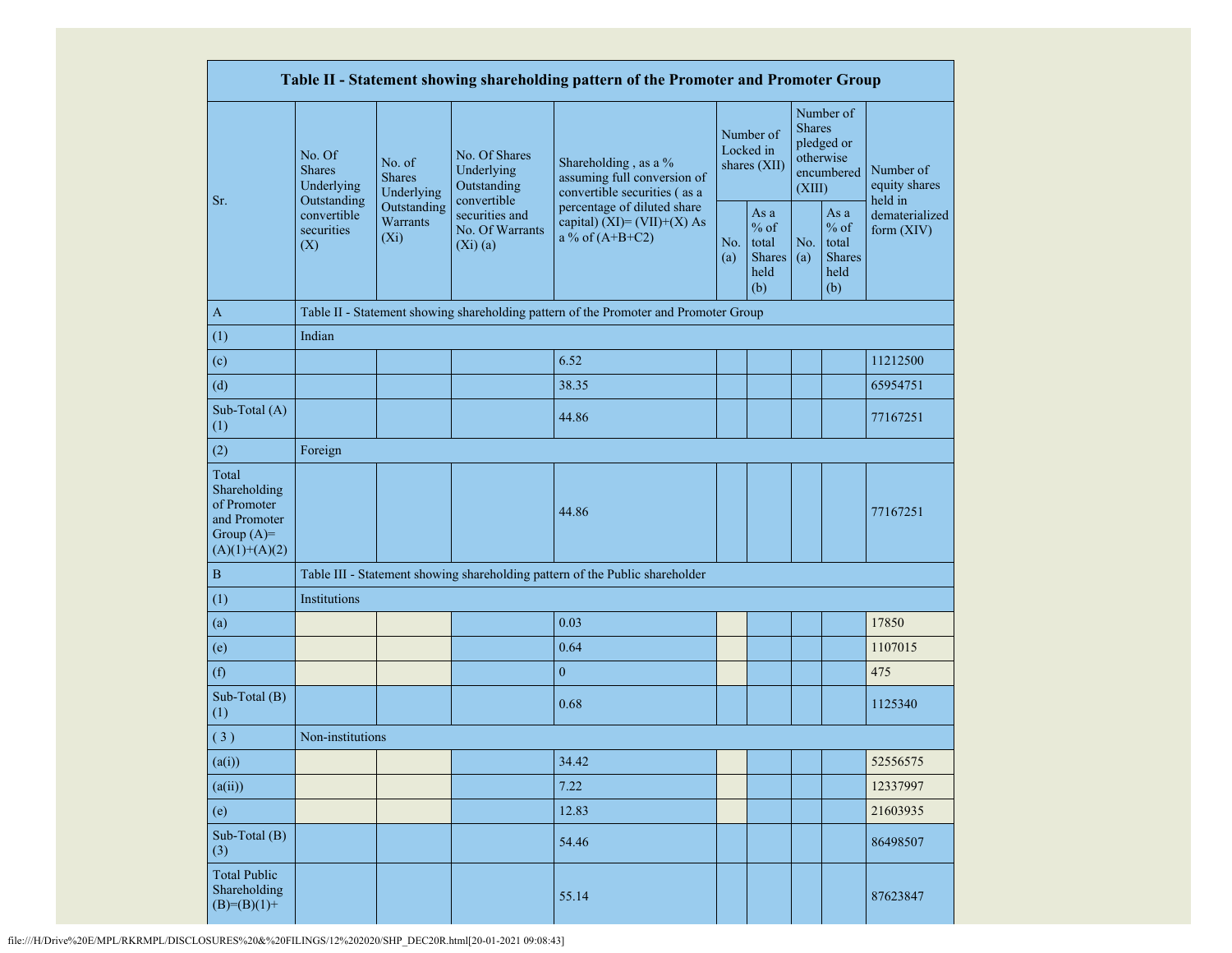| $(B)(2)+(B)(3)$     |                                                                                               |  |  |     |  |  |  |  |           |
|---------------------|-----------------------------------------------------------------------------------------------|--|--|-----|--|--|--|--|-----------|
|                     | Table IV - Statement showing shareholding pattern of the Non Promoter- Non Public shareholder |  |  |     |  |  |  |  |           |
| Total<br>$A+B+C2$ ) |                                                                                               |  |  | 100 |  |  |  |  | 164791098 |
| Total $(A+B+C)$     |                                                                                               |  |  | 100 |  |  |  |  | 164791098 |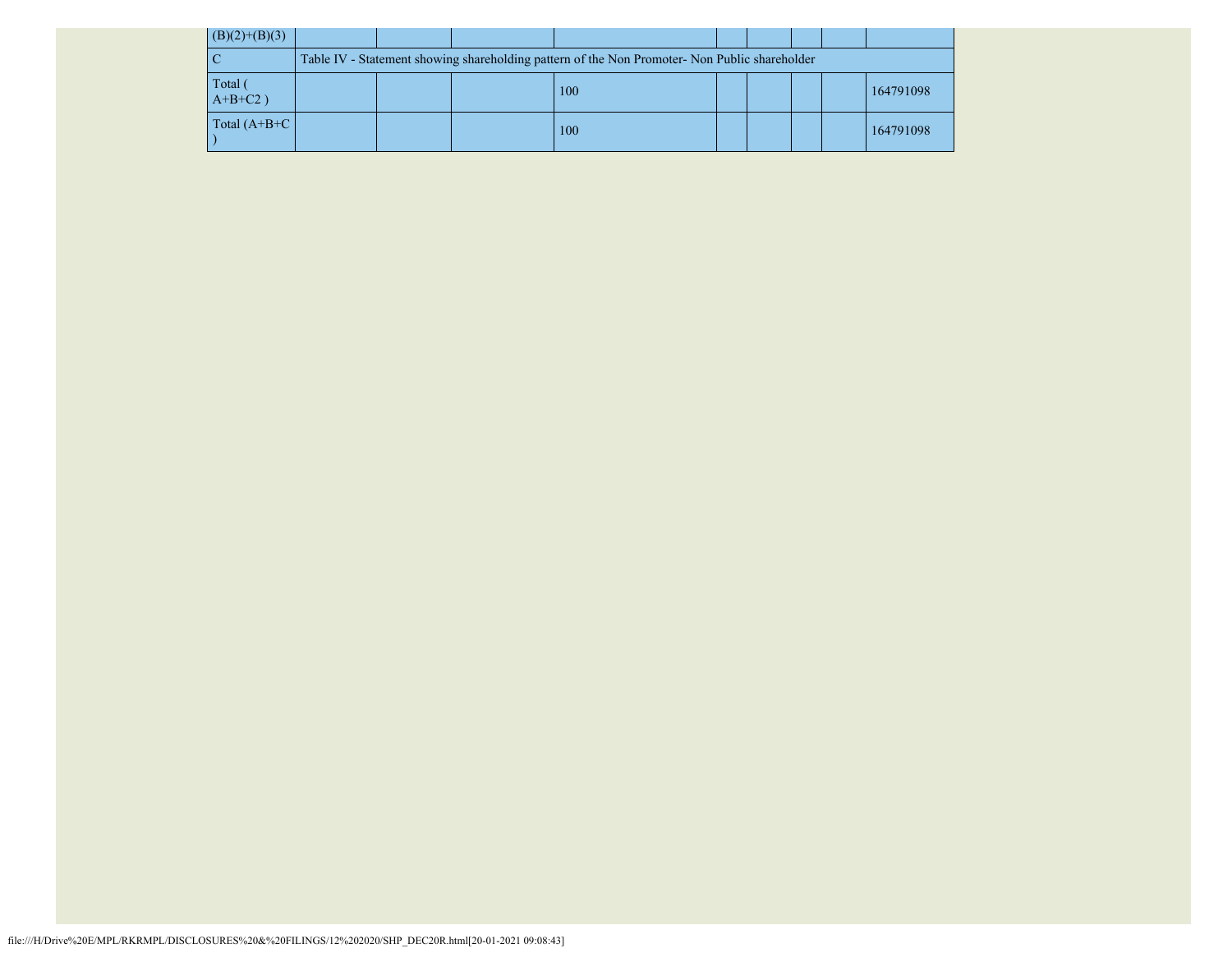|                                                                                                                      | <b>Financial Institutions/ Banks</b>                          |                       |
|----------------------------------------------------------------------------------------------------------------------|---------------------------------------------------------------|-----------------------|
| Searial No.                                                                                                          | $\mathbf{1}$                                                  |                       |
| Name of the<br>Shareholders (I)                                                                                      | TAMILNADU INDUSTRIAL DEVELOPMENT CORPORATION LTD              | Click here to go back |
| PAN(II)                                                                                                              | AAACT3409P                                                    | Total                 |
| No. of fully paid<br>up equity shares<br>held (IV)                                                                   | 11212500                                                      | 11212500              |
| No. Of Partly paid-<br>up equity shares<br>held (V)                                                                  |                                                               |                       |
| No. Of shares<br>underlying<br>Depository<br>Receipts (VI)                                                           |                                                               |                       |
| Total nos. shares<br>held $(VII) = (IV) +$<br>$(V)$ + $(VI)$                                                         | 11212500                                                      | 11212500              |
| Shareholding as a<br>% of total no. of<br>shares (calculated<br>as per SCRR,<br>1957) (VIII) As a<br>% of $(A+B+C2)$ | 6.52                                                          | 6.52                  |
|                                                                                                                      | Number of Voting Rights held in each class of securities (IX) |                       |
| Class eg: X                                                                                                          | 11212500                                                      | 11212500              |
| Class eg:y                                                                                                           |                                                               |                       |
| Total                                                                                                                | 11212500                                                      | 11212500              |
| Total as a % of<br><b>Total Voting rights</b>                                                                        | 6.52                                                          | 6.52                  |
| No. Of Shares<br>Underlying<br>Outstanding<br>convertible<br>securities $(X)$                                        |                                                               |                       |
| No. of Shares<br>Underlying<br>Outstanding<br>Warrants (Xi)                                                          |                                                               |                       |
| No. Of Shares<br>Underlying<br>Outstanding<br>convertible<br>securities and No.<br>Of Warrants (Xi)<br>(a)           |                                                               |                       |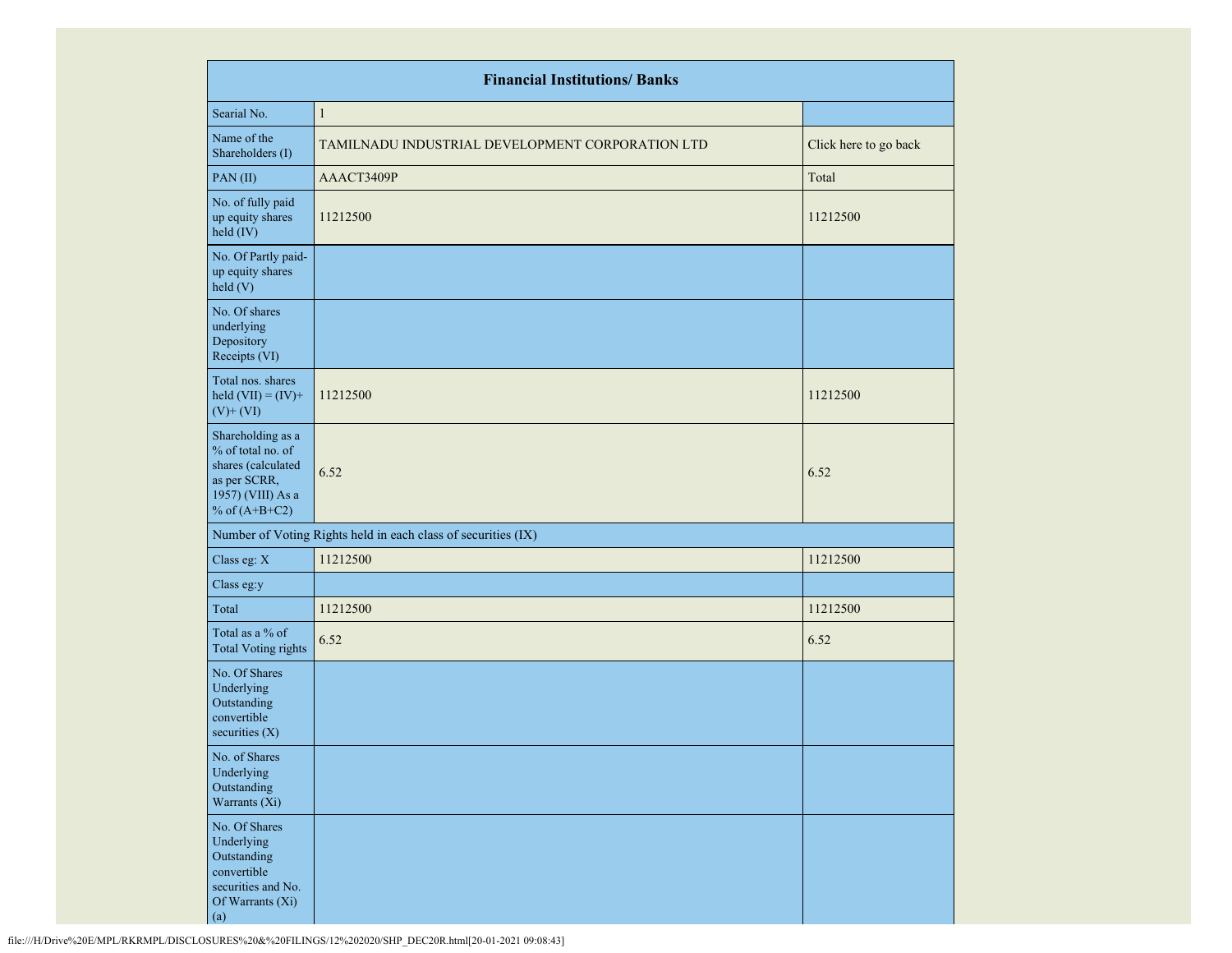| Shareholding, as a<br>% assuming full<br>conversion of<br>convertible<br>securities (as a<br>percentage of<br>diluted share<br>capital) (XI)=<br>$(VII)+(X)$ As a %<br>of $(A+B+C2)$ | 6.52                                                    | 6.52     |
|--------------------------------------------------------------------------------------------------------------------------------------------------------------------------------------|---------------------------------------------------------|----------|
| Number of Locked in shares (XII)                                                                                                                                                     |                                                         |          |
| No. (a)                                                                                                                                                                              |                                                         |          |
| As a % of total<br>Shares held (b)                                                                                                                                                   |                                                         |          |
|                                                                                                                                                                                      | Number of Shares pledged or otherwise encumbered (XIII) |          |
| No. (a)                                                                                                                                                                              |                                                         |          |
| As a % of total<br>Shares held (b)                                                                                                                                                   |                                                         |          |
| Number of equity<br>shares held in<br>dematerialized<br>form $(XIV)$                                                                                                                 | 11212500                                                | 11212500 |
| Reason for not providing PAN                                                                                                                                                         |                                                         |          |
| Reason for not<br>providing PAN                                                                                                                                                      |                                                         |          |
| Shareholder type                                                                                                                                                                     | Promoter                                                |          |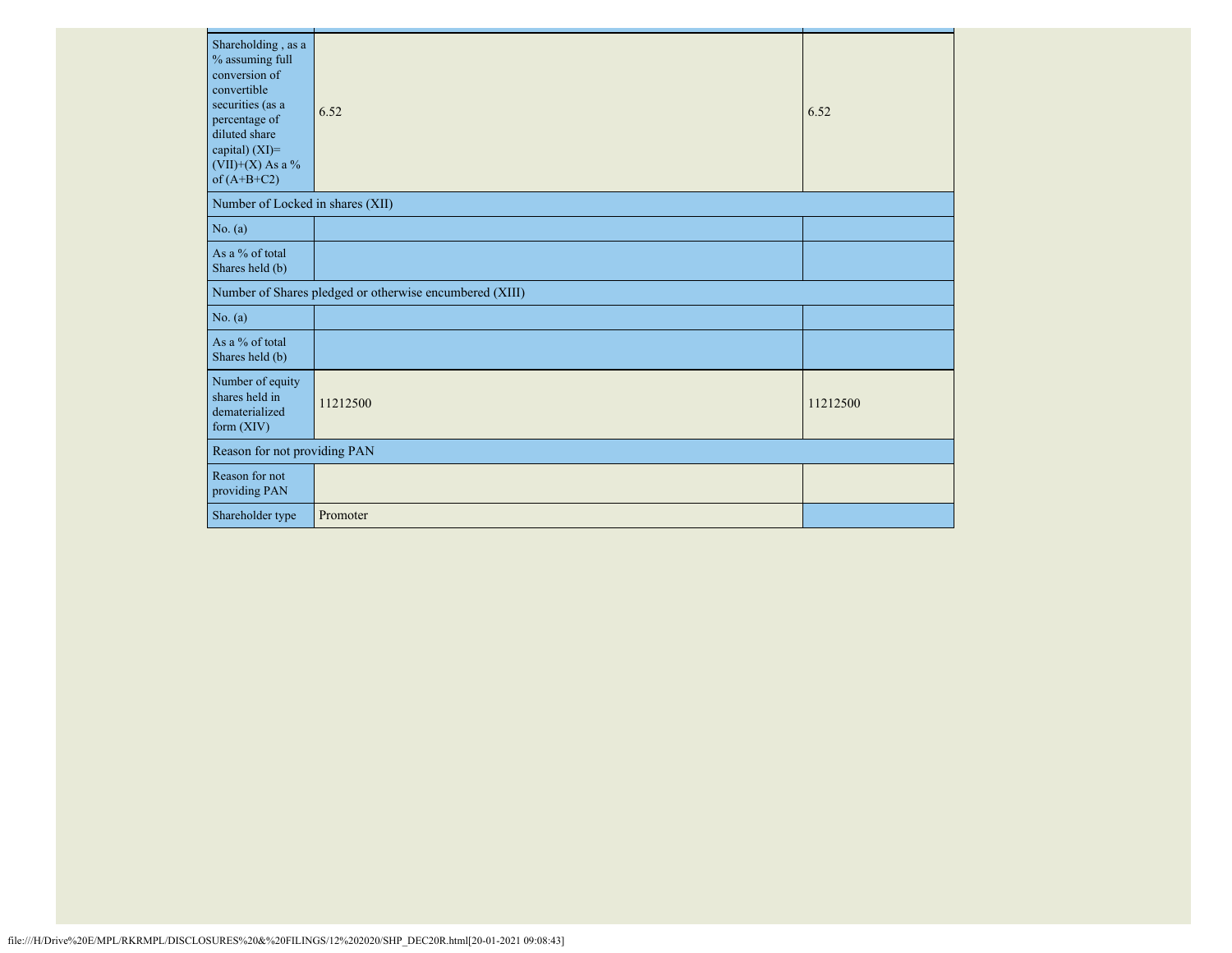|                                                                                                                      |                                                               | <b>Any Other (specify)</b>                                               |                                                    |                                        |                          |
|----------------------------------------------------------------------------------------------------------------------|---------------------------------------------------------------|--------------------------------------------------------------------------|----------------------------------------------------|----------------------------------------|--------------------------|
| Searial No.                                                                                                          | $\mathbf{1}$                                                  | $\sqrt{2}$                                                               | $\overline{3}$                                     | $\overline{4}$                         |                          |
| Category                                                                                                             | <b>Bodies Corporate</b>                                       | <b>Bodies Corporate</b>                                                  | <b>Bodies Corporate</b>                            | Director or<br>Director's<br>Relatives | Click here<br>to go back |
| Name of the<br>Shareholders (I)                                                                                      | <b>SIDD LIFE SCIENCES</b><br>PRIVATE LIMITED                  | SOUTHERN PETROCHEMICAL<br><b>INDUSTRIES</b><br><b>CORPORATIONLIMITED</b> | <b>RANFORD</b><br><b>INVESTMENTS</b><br><b>LTD</b> | <b>ASHWIN C</b><br><b>MUTHIAH</b>      |                          |
| PAN(II)                                                                                                              | AAECS9251J                                                    | AAACS4668K                                                               | AADCR5452K                                         | AAEPA4148H                             | Total                    |
| No. of the<br>Shareholders (I)                                                                                       | $\mathbf{1}$                                                  | $\mathbf{1}$                                                             | $\mathbf{1}$                                       | $\mathbf{1}$                           | $\overline{4}$           |
| No. of fully paid<br>up equity shares<br>held (IV)                                                                   | 65846053                                                      | 10000                                                                    | 85050                                              | 13648                                  | 65954751                 |
| No. Of Partly paid-<br>up equity shares<br>held(V)                                                                   |                                                               |                                                                          |                                                    |                                        |                          |
| No. Of shares<br>underlying<br>Depository<br>Receipts (VI)                                                           |                                                               |                                                                          |                                                    |                                        |                          |
| Total nos. shares<br>held $(VII) = (IV) +$<br>$(V)$ + $(VI)$                                                         | 65846053                                                      | 10000                                                                    | 85050                                              | 13648                                  | 65954751                 |
| Shareholding as a<br>% of total no. of<br>shares (calculated<br>as per SCRR,<br>1957) (VIII) As a<br>% of $(A+B+C2)$ | 38.28                                                         | 0.01                                                                     | 0.05                                               | 0.01                                   | 38.35                    |
|                                                                                                                      | Number of Voting Rights held in each class of securities (IX) |                                                                          |                                                    |                                        |                          |
| Class eg: X                                                                                                          | 65846053                                                      | 10000                                                                    | 85050                                              | 13648                                  | 65954751                 |
| Class eg:y                                                                                                           |                                                               |                                                                          |                                                    |                                        |                          |
| Total                                                                                                                | 65846053                                                      | 10000                                                                    | 85050                                              | 13648                                  | 65954751                 |
| Total as a % of<br><b>Total Voting rights</b>                                                                        | 38.28                                                         | 0.01                                                                     | 0.05                                               | 0.01                                   | 38.35                    |
| No. Of Shares<br>Underlying<br>Outstanding<br>convertible<br>securities (X)                                          |                                                               |                                                                          |                                                    |                                        |                          |
| No. of Shares<br>Underlying<br>Outstanding                                                                           |                                                               |                                                                          |                                                    |                                        |                          |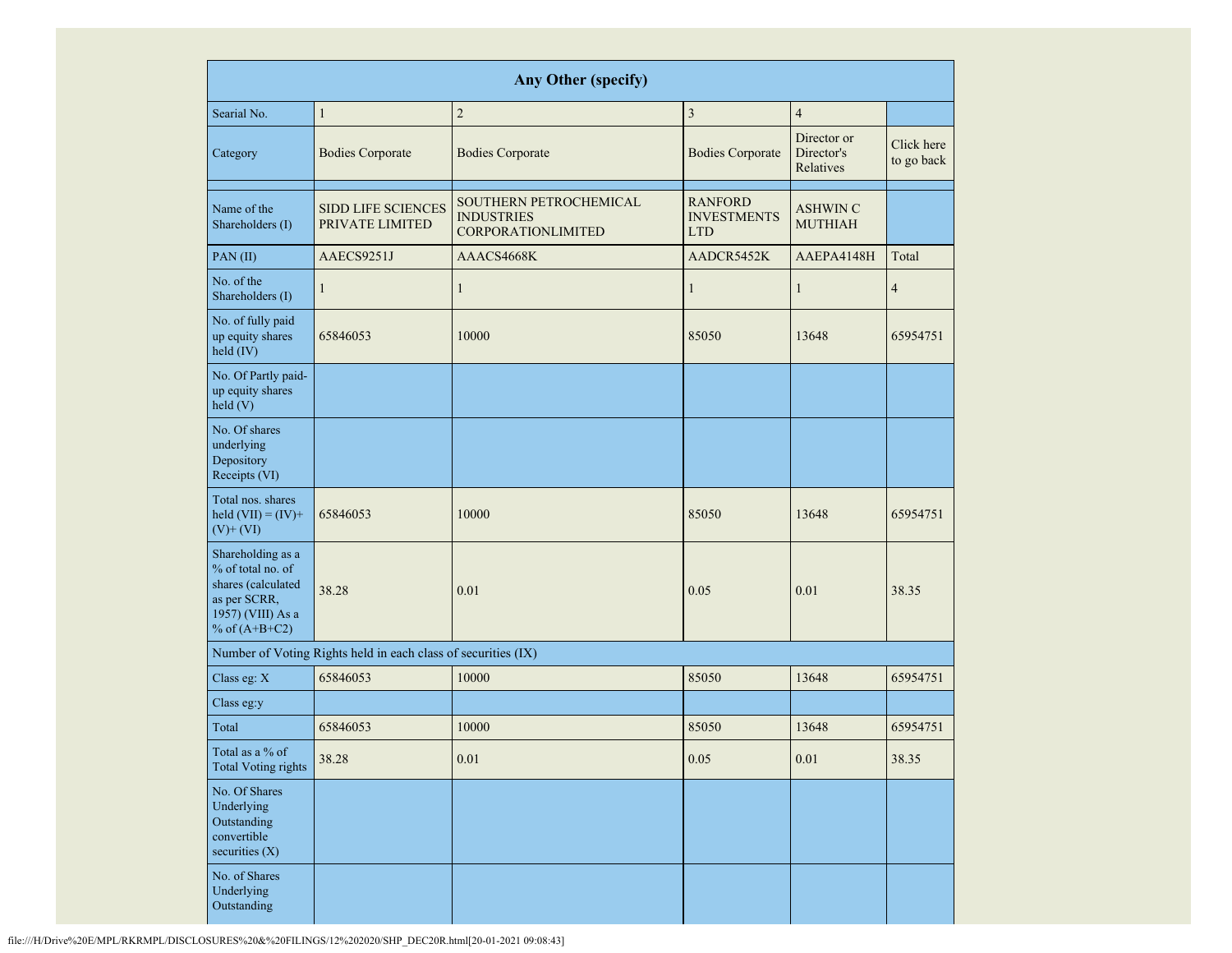| Warrants (Xi)                                                                                                                                                                           |                                                         |          |                |                |          |
|-----------------------------------------------------------------------------------------------------------------------------------------------------------------------------------------|---------------------------------------------------------|----------|----------------|----------------|----------|
| No. Of Shares<br>Underlying<br>Outstanding<br>convertible<br>securities and No.<br>Of Warrants $(X_i)$<br>(a)                                                                           |                                                         |          |                |                |          |
| Shareholding, as a<br>$\%$ assuming full<br>conversion of<br>convertible<br>securities (as a<br>percentage of<br>diluted share<br>capital) (XI)=<br>$(VII)+(X)$ As a %<br>of $(A+B+C2)$ | 38.28                                                   | 0.01     | 0.05           | 0.01           | 38.35    |
| Number of Locked in shares (XII)                                                                                                                                                        |                                                         |          |                |                |          |
| No. (a)                                                                                                                                                                                 |                                                         |          |                |                |          |
| As a % of total<br>Shares held (b)                                                                                                                                                      |                                                         |          |                |                |          |
|                                                                                                                                                                                         | Number of Shares pledged or otherwise encumbered (XIII) |          |                |                |          |
| No. (a)                                                                                                                                                                                 |                                                         |          |                |                |          |
| As a % of total<br>Shares held (b)                                                                                                                                                      |                                                         |          |                |                |          |
| Number of equity<br>shares held in<br>dematerialized<br>form $(XIV)$                                                                                                                    | 65846053                                                | 10000    | 85050          | 13648          | 65954751 |
| Reason for not providing PAN                                                                                                                                                            |                                                         |          |                |                |          |
| Reason for not<br>providing PAN                                                                                                                                                         |                                                         |          |                |                |          |
| Shareholder type                                                                                                                                                                        | Promoter                                                | Promoter | Promoter Group | Promoter Group |          |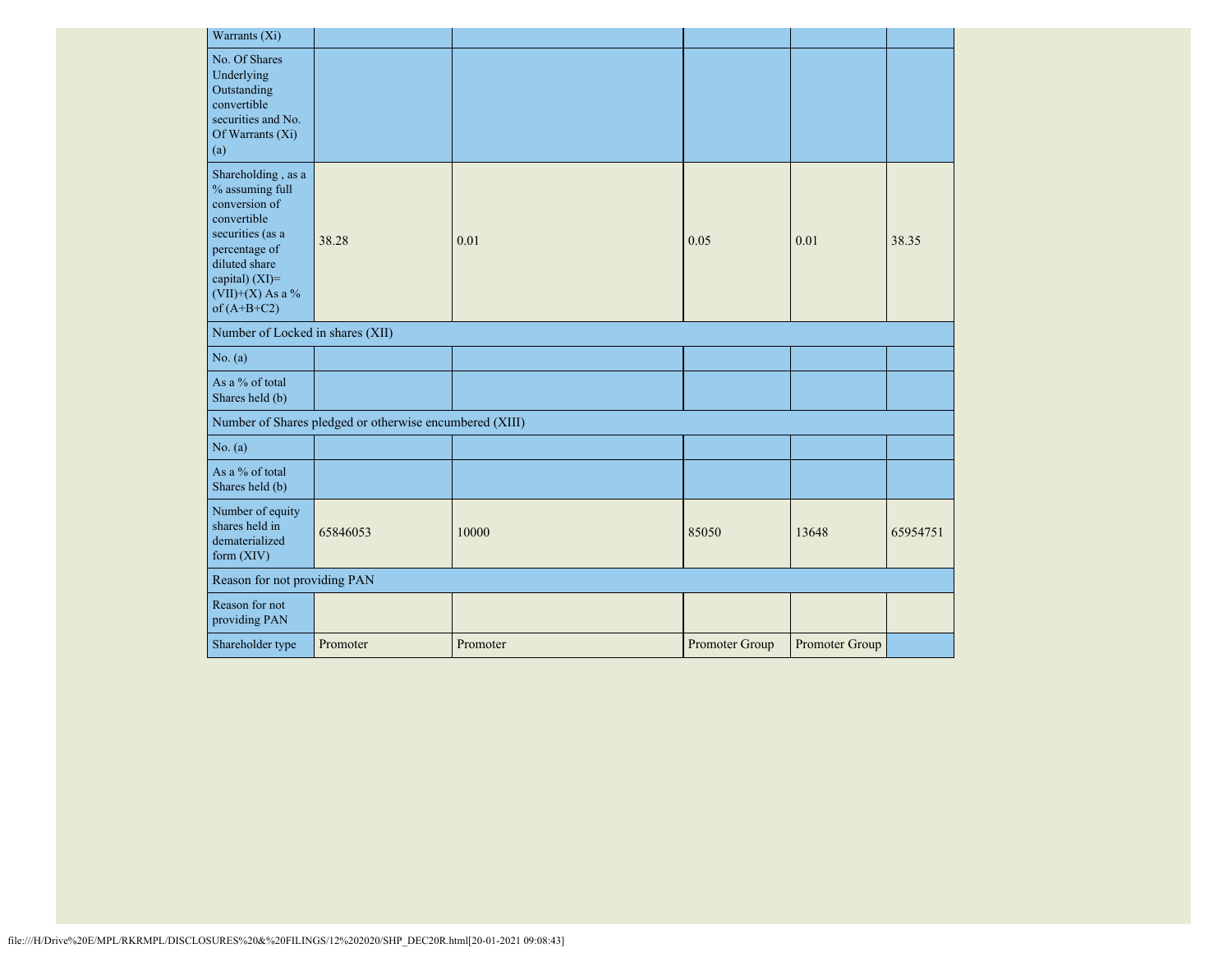| <b>Any Other (specify)</b>                                                                                           |                                                               |                            |                                           |                            |            |                         |                                     |
|----------------------------------------------------------------------------------------------------------------------|---------------------------------------------------------------|----------------------------|-------------------------------------------|----------------------------|------------|-------------------------|-------------------------------------|
| Searial No.                                                                                                          | $\mathbf{1}$                                                  | $\sqrt{2}$                 | $\overline{\mathbf{3}}$                   | $\overline{4}$             | 5          | 6                       | $\overline{7}$                      |
| Category                                                                                                             | Unclaimed or Suspense or<br><b>Escrow Account</b>             | <b>Bodies</b><br>Corporate | <b>Bodies Corporate</b>                   | Clearing<br><b>Members</b> | <b>HUF</b> | <b>IEPF</b>             | Non-<br>Resident<br>Indian<br>(NRI) |
| Category / More<br>than 1 percentage                                                                                 | Category                                                      | Category                   | More than 1 percentage of<br>shareholding | Category                   | Category   | Category                | Category                            |
| Name of the<br>Shareholders (I)                                                                                      |                                                               |                            | <b>Mercantile Ventures</b><br>Limited     |                            |            |                         |                                     |
| PAN(II)                                                                                                              |                                                               |                            | AAICM6095N                                |                            |            |                         |                                     |
| No. of the<br>Shareholders (I)                                                                                       | $\mathbf{1}$                                                  | 480                        | $\mathbf{1}$                              | 170                        | 1781       | $\overline{2}$          | 1927                                |
| No. of fully paid<br>up equity shares<br>held (IV)                                                                   | 96224                                                         | 6506208                    | 2497810                                   | 902404                     | 3662915    | 7244951                 | 3645483                             |
| No. Of Partly paid-<br>up equity shares<br>held(V)                                                                   |                                                               |                            |                                           |                            |            |                         |                                     |
| No. Of shares<br>underlying<br>Depository<br>Receipts (VI)                                                           |                                                               |                            |                                           |                            |            |                         |                                     |
| Total nos. shares<br>held $(VII) = (IV) +$<br>$(V)$ + $(VI)$                                                         | 96224                                                         | 6506208                    | 2497810                                   | 902404                     | 3662915    | 7244951                 | 3645483                             |
| Shareholding as a<br>% of total no. of<br>shares (calculated<br>as per SCRR,<br>1957) (VIII) As a<br>% of $(A+B+C2)$ | 0.06                                                          | 3.78                       | 1.45                                      | 0.52                       | 2.13       | 4.21                    | 2.12                                |
|                                                                                                                      | Number of Voting Rights held in each class of securities (IX) |                            |                                           |                            |            |                         |                                     |
| Class eg: X                                                                                                          | 96224                                                         | 6506208                    | 2497810                                   | 902404                     | 3662915    | 7244951                 | 3645483                             |
| Class eg:y                                                                                                           |                                                               |                            |                                           |                            |            |                         |                                     |
| Total                                                                                                                | 96224                                                         | 6506208                    | 2497810                                   | 902404                     |            | 3662915 7244951 3645483 |                                     |
| Total as a % of<br><b>Total Voting rights</b>                                                                        | 0.06                                                          | 3.78                       | 1.45                                      | 0.52                       | 2.13       | 4.21                    | 2.12                                |
| No. Of Shares<br>Underlying<br>Outstanding<br>convertible<br>securities (X)                                          |                                                               |                            |                                           |                            |            |                         |                                     |
| No. of Shares                                                                                                        |                                                               |                            |                                           |                            |            |                         |                                     |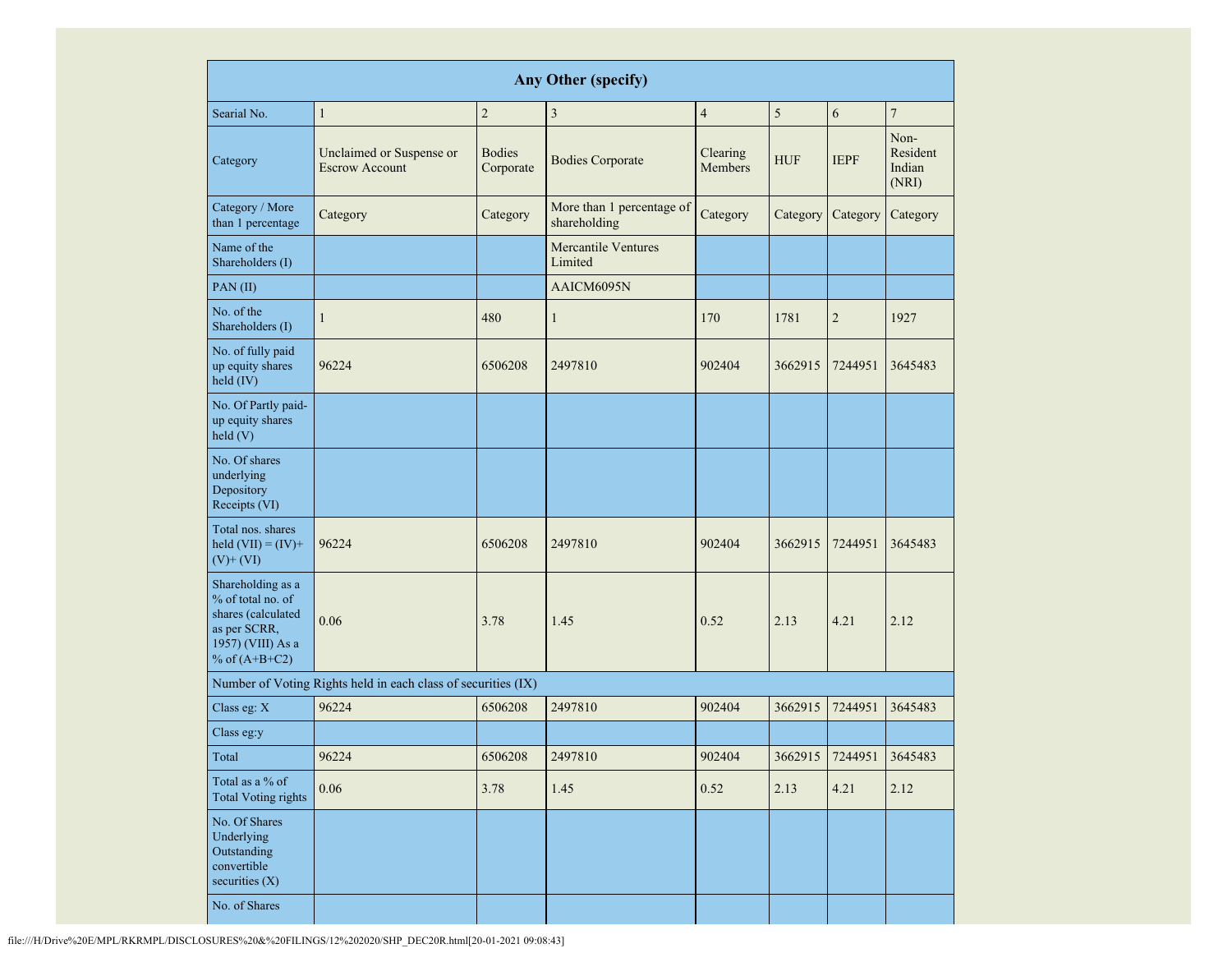| Underlying<br>Outstanding<br>Warrants (Xi)                                                                                                                                         |       |         |         |        |         |         |         |
|------------------------------------------------------------------------------------------------------------------------------------------------------------------------------------|-------|---------|---------|--------|---------|---------|---------|
| No. Of Shares<br>Underlying<br>Outstanding<br>convertible<br>securities and No.<br>Of Warrants (Xi)<br>(a)                                                                         |       |         |         |        |         |         |         |
| Shareholding, as a<br>% assuming full<br>conversion of<br>convertible<br>securities (as a<br>percentage of<br>diluted share<br>capital) (XI)=<br>(VII)+(X) As a %<br>of $(A+B+C2)$ | 0.06  | 3.78    | 1.45    | 0.52   | 2.13    | 4.21    | 2.12    |
| Number of Locked in shares (XII)                                                                                                                                                   |       |         |         |        |         |         |         |
| No. (a)                                                                                                                                                                            |       |         |         |        |         |         |         |
| As a % of total<br>Shares held (b)                                                                                                                                                 |       |         |         |        |         |         |         |
| Number of equity<br>shares held in<br>dematerialized<br>form $(XIV)$                                                                                                               | 96224 | 6344958 | 2497810 | 902404 | 3662900 | 7244951 | 3350958 |
| Reason for not providing PAN                                                                                                                                                       |       |         |         |        |         |         |         |
| Reason for not<br>providing PAN                                                                                                                                                    |       |         |         |        |         |         |         |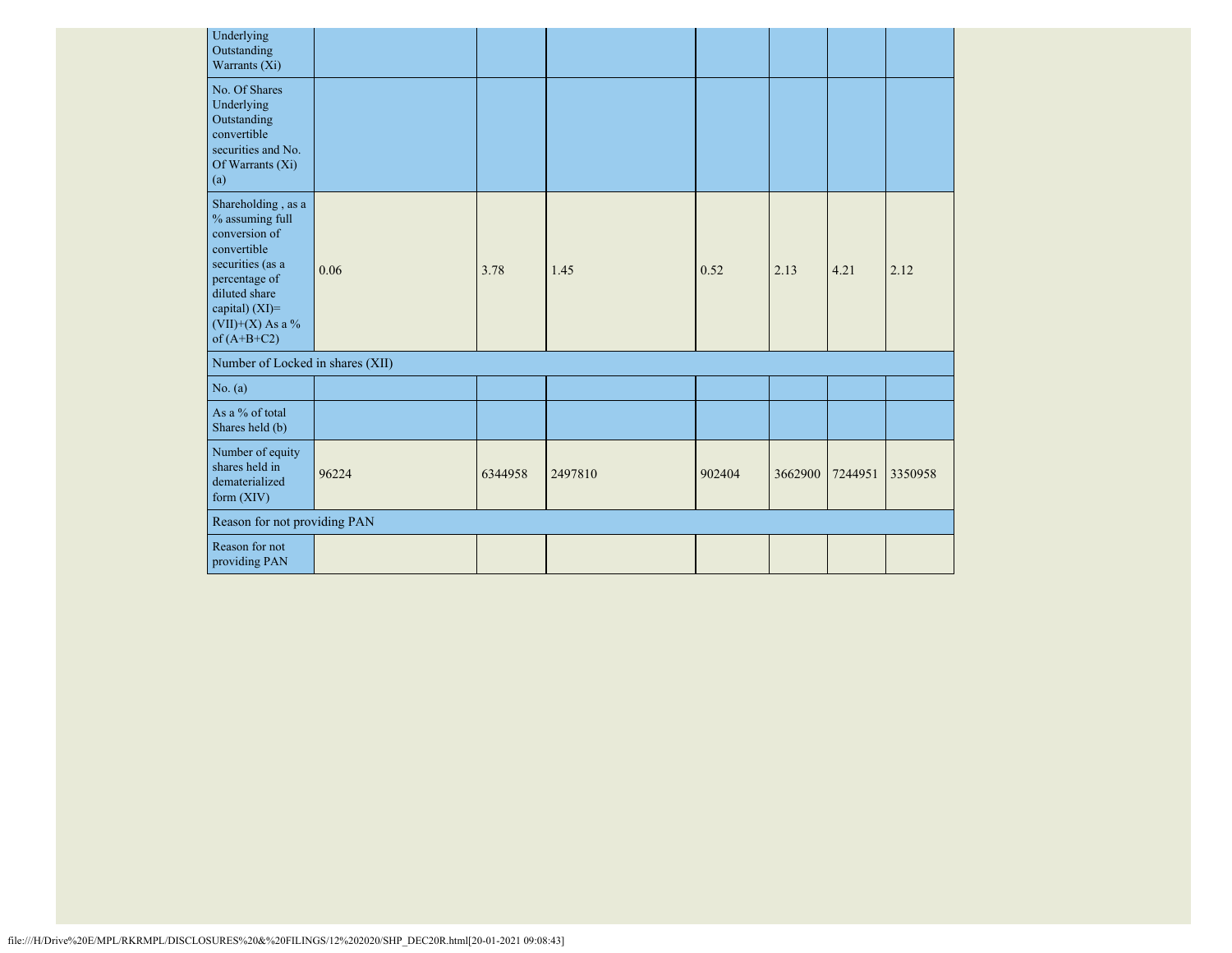|                                                                                                                      | Any Other (specify)                                           |                       |  |  |  |
|----------------------------------------------------------------------------------------------------------------------|---------------------------------------------------------------|-----------------------|--|--|--|
| Searial No.                                                                                                          | $\,8\,$                                                       |                       |  |  |  |
| Category                                                                                                             | <b>Trusts</b>                                                 |                       |  |  |  |
| Category / More<br>than 1 percentage                                                                                 | Category                                                      |                       |  |  |  |
| Name of the<br>Shareholders (I)                                                                                      |                                                               | Click here to go back |  |  |  |
| PAN(II)                                                                                                              |                                                               | Total                 |  |  |  |
| No. of the<br>Shareholders (I)                                                                                       | $\overline{4}$                                                | 4365                  |  |  |  |
| No. of fully paid<br>up equity shares<br>held (IV)                                                                   | 1540                                                          | 22059725              |  |  |  |
| No. Of Partly paid-<br>up equity shares<br>held (V)                                                                  |                                                               |                       |  |  |  |
| No. Of shares<br>underlying<br>Depository<br>Receipts (VI)                                                           |                                                               |                       |  |  |  |
| Total nos. shares<br>held $(VII) = (IV) +$<br>$(V)$ + $(VI)$                                                         | 1540                                                          | 22059725              |  |  |  |
| Shareholding as a<br>% of total no. of<br>shares (calculated<br>as per SCRR,<br>1957) (VIII) As a<br>% of $(A+B+C2)$ | $\boldsymbol{0}$                                              | 12.82                 |  |  |  |
|                                                                                                                      | Number of Voting Rights held in each class of securities (IX) |                       |  |  |  |
| Class eg: X                                                                                                          | 1540                                                          | 22059725              |  |  |  |
| Class eg:y                                                                                                           |                                                               |                       |  |  |  |
| Total                                                                                                                | 1540                                                          | 22059725              |  |  |  |
| Total as a % of<br>Total Voting rights                                                                               | $\boldsymbol{0}$                                              | 12.82                 |  |  |  |
| No. Of Shares<br>Underlying<br>Outstanding<br>convertible<br>securities $(X)$                                        |                                                               |                       |  |  |  |
| No. of Shares<br>Underlying<br>Outstanding<br>Warrants (Xi)                                                          |                                                               |                       |  |  |  |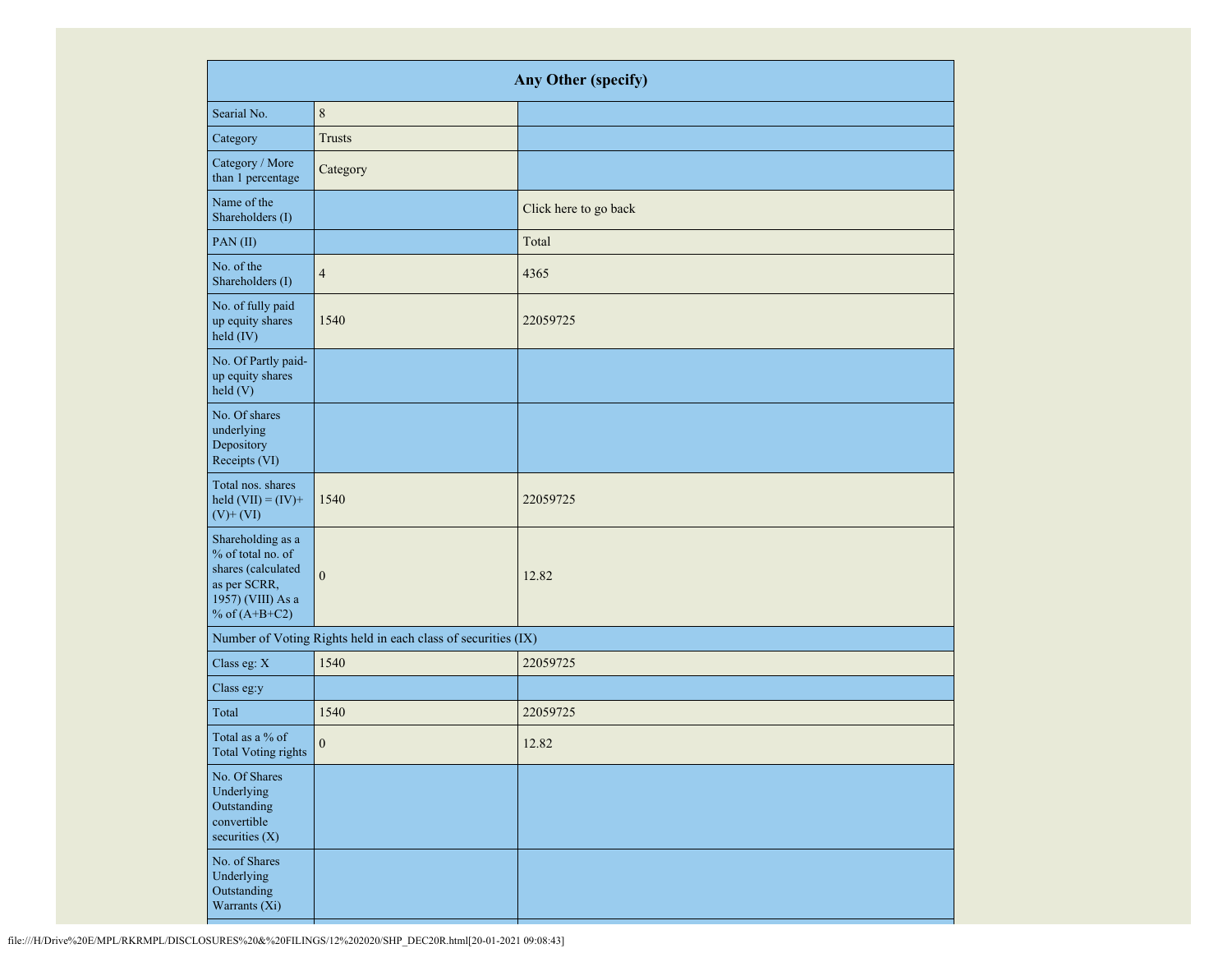|                                  | No. Of Shares<br>Underlying<br>Outstanding<br>convertible<br>securities and No.<br>Of Warrants (Xi)<br>(a)                                                                           |                              |          |  |  |
|----------------------------------|--------------------------------------------------------------------------------------------------------------------------------------------------------------------------------------|------------------------------|----------|--|--|
|                                  | Shareholding, as a<br>% assuming full<br>conversion of<br>convertible<br>securities (as a<br>percentage of<br>diluted share<br>capital) (XI)=<br>$(VII)+(X)$ As a %<br>of $(A+B+C2)$ | $\mathbf{0}$                 | 12.82    |  |  |
| Number of Locked in shares (XII) |                                                                                                                                                                                      |                              |          |  |  |
|                                  | No. (a)                                                                                                                                                                              |                              |          |  |  |
|                                  | As a % of total<br>Shares held (b)                                                                                                                                                   |                              |          |  |  |
|                                  | Number of equity<br>shares held in<br>dematerialized<br>form (XIV)                                                                                                                   | 1540                         | 21603935 |  |  |
|                                  |                                                                                                                                                                                      | Reason for not providing PAN |          |  |  |
|                                  | Reason for not<br>providing PAN                                                                                                                                                      |                              |          |  |  |